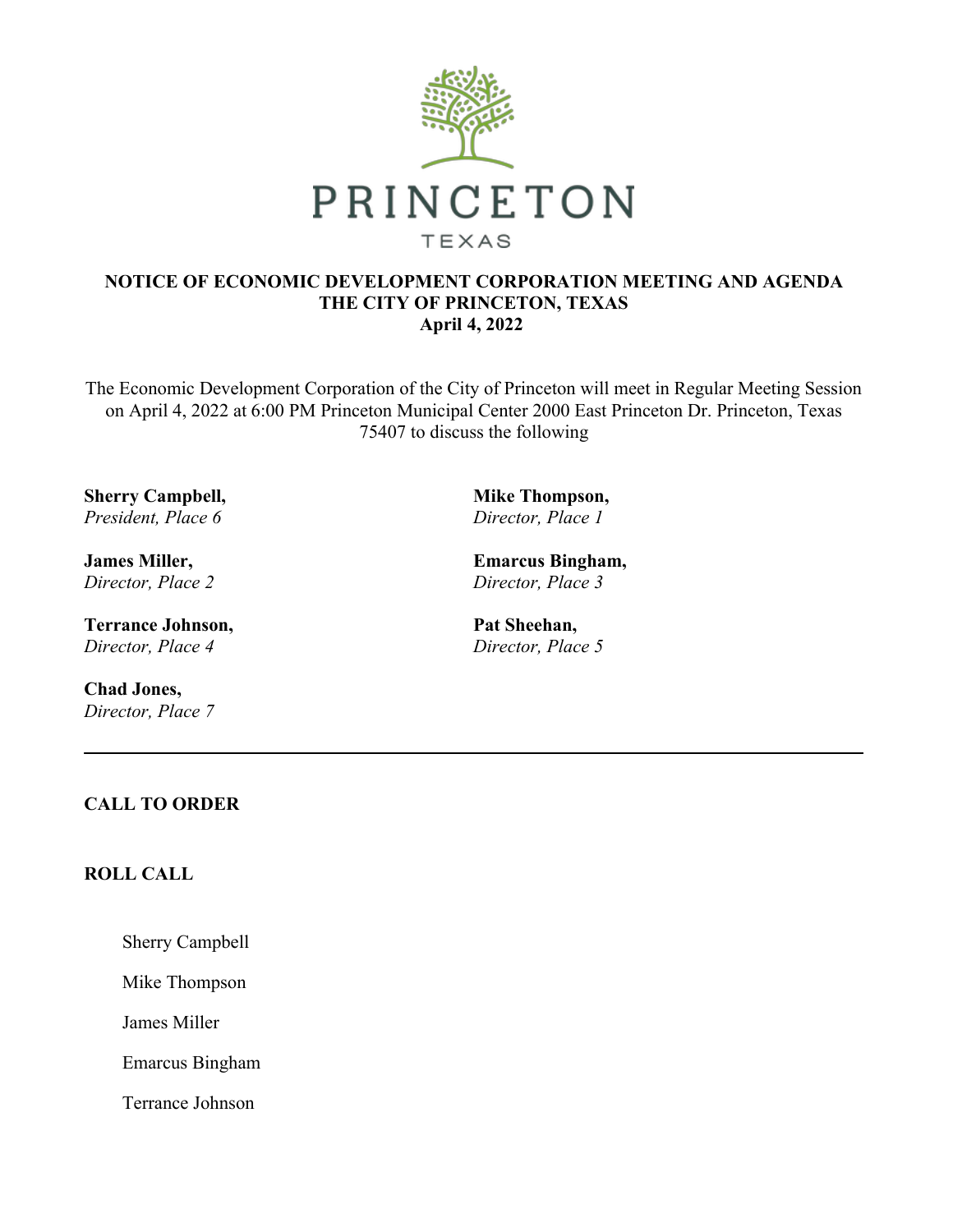Pat Sheehan

Chad Jones

# **INVOCATION**

# **PLEDGE OF ALLEGIANCE**

I pledge allegiance to the Flag of the United States of America, and to the Republic for which it stands, one Nation under God, indivisible, with liberty and justice for all.

# **PUBLIC APPEARANCE**

The public is allowed 3 minutes to speak. The Economic Development Corporation is unable to respond or to discuss any issues that are brought up during this section that are not on the agenda, other than to make statements of specific factual information in response to a public inquiry or to recite existing policy in response to any inquiry.

#### **CONSENT AGENDA**

All consent agenda items listed are considered to be routine by the Economic Development Corporation and will be enacted by one motion. There will be no separate discussion of these items unless a Board Member so requests, in which event the item will be removed from the Consent Agenda and considered in its normal sequence on the agenda.

#### **Minutes**

Discussion and possible action regarding the minutes of the March 7, 2022 Regular Economic Development Corporation Meeting. [EDC Meeting Minutes 03.07.22.docx](https://legistarweb-production.s3.amazonaws.com/uploads/attachment/pdf/1294559/EDC_Meeting_Minutes_03.07.22.pdf)

# **EDC Financial Statement and Sales Tax**

Discussion and possible action regarding EDC financial statement and sales tax. [05-Feb 2022 EDC.pdf](https://legistarweb-production.s3.amazonaws.com/uploads/attachment/pdf/1294560/05-Feb_2022_EDC.pdf)

#### **REGULAR AGENDA**

# **2022- Princeton Lowry Crossing Chamber of Commerce Quarterly Report**

**015** Quarterly report presented by Princeton-Lowry Crossing Chamber of Commerce President Christi Houston. [Report for CDC-EDC - 1st Quarter reporting 2022.pdf](https://legistarweb-production.s3.amazonaws.com/uploads/attachment/pdf/1304049/Report_for_CDC-EDC_-_1st_Quarter_reporting_2022.pdf)

#### **2022- Restaurant Incentive Grant Update**

**016** Update, discussion and possible action regarding the restaurant incentive grant.

# **2022- Marketing RFP Candidate Selection**

**017** Discussion and possible action regarding the selection of marketing candidate.

# **2022- Resolution ED-2022-04-04-R**

**018** Discussion and possible action regarding resolution #ED-2022-04-04-R of the City of Princeton Texas, 4A Economic Development Corporation authorizing a land sale to \$MC Investments-2, llc and Amana and Care-2, llc in the Bois "D" Arc Business Park, and authorizing the City Manager to sign. [Childrens Lighthouse\\_Combined File with Resolution 4-1-2022 \(1\).pdf](https://legistarweb-production.s3.amazonaws.com/uploads/attachment/pdf/1312537/Childrens_Lighthouse_Combined_File_with_Resolution_4-1-2022__1_.pdf)

# **2022- Future Agenda Items**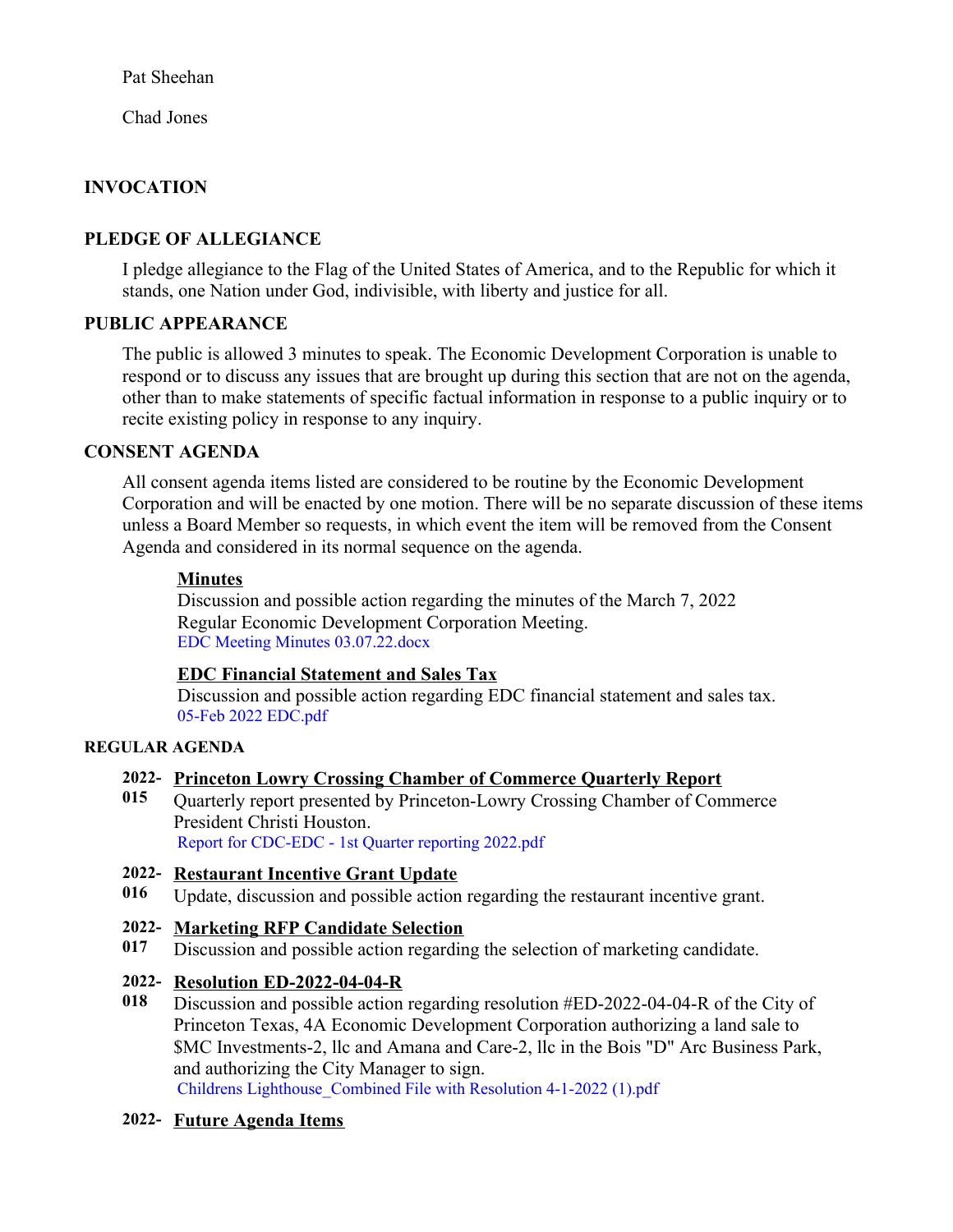**019** Possible action to approve request for items to be placed on a future agenda and NOT for discussion of these request.

### **EXECUTIVE SESSION**

Section 51.071 (2) Texas Government Code. Consultation with the City Attorney on a matter in which the duty of the attorney to the governmental body under the Texas Disciplinary Rules of Professional Conduct of the State Bar of Texas clearly conflicts with this chapter on any posted

Possible action to approve request for items to be placed on a future agenda and NOT for discussion of these request.

agenda items.

(Tex. Gov't Code §551.072.) Discuss or deliberate the purchase, exchange, lease, or value of real property.

(Tex. Gov't Code §551.087.) Discuss or deliberate Economic Development Negotiations: (1) To discuss or deliberate regarding commercial or financial information that the Board has received from a business prospect that the Board seeks to have locate, stay, or expand in or near the territory of the City of Princeton and with which the Board is conducting economic development negotiations; or

# **ACTION PERTAINING TO EXECUTIVE SESSION**

#### **REPORT AGENDA - CITY MANAGER**

1. City Council Meetings for April 2022: Regular Meeting Monday, April 11, 2022 at 6:30pm and Monday, April 25, 2022 at 6:30pm.

2. Next Regular EDC Meeting is Monday, May 2, 2022 at 6:00pm.

#### **EDC REPORT AGENDA**

EDC Board Directors report about items of community interest in which no action will be taken.

#### **ADJOURNMENT**

#### **CERTIFICATE**

I hereby certify the above Notice of Meeting was posted at the Princeton City Hall @  $^{04.01.2022}$  @ 3:20pm and copies